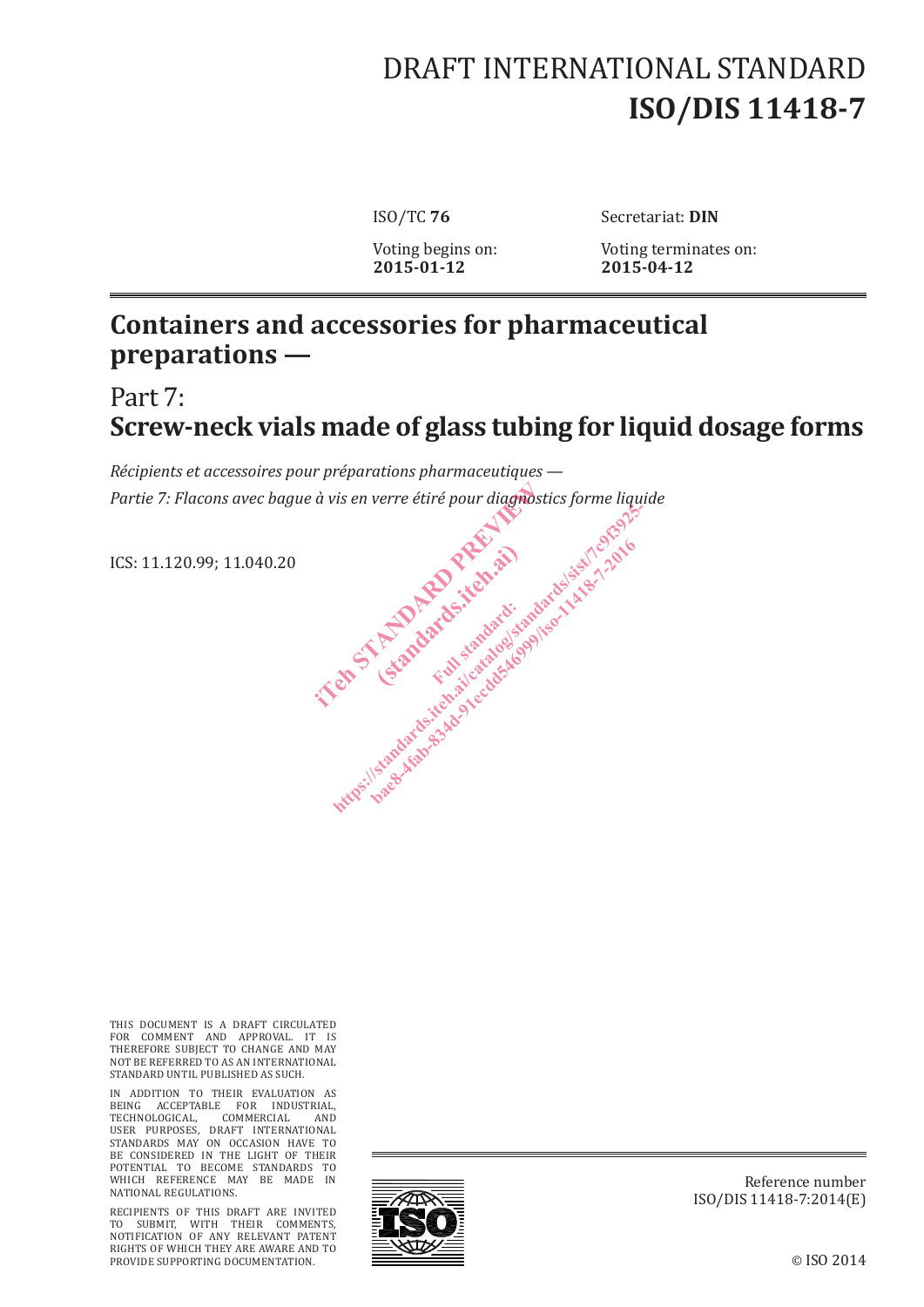



## **COPYRIGHT PROTECTED DOCUMENT**

© ISO 2014

All rights reserved. Unless otherwise specified, no part of this publication may be reproduced or utilized otherwise in any form or by any means, electronic or mechanical, including photocopying, or posting on the internet or an intranet, without prior written permission. Permission can be requested from either ISO at the address below or ISO's member body in the country of the requester.

ISO copyright office Case postale 56 • CH-1211 Geneva 20 Tel. + 41 22 749 01 11 Fax + 41 22 749 09 47 E-mail copyright@iso.org Web www.iso.org

Published in Switzerland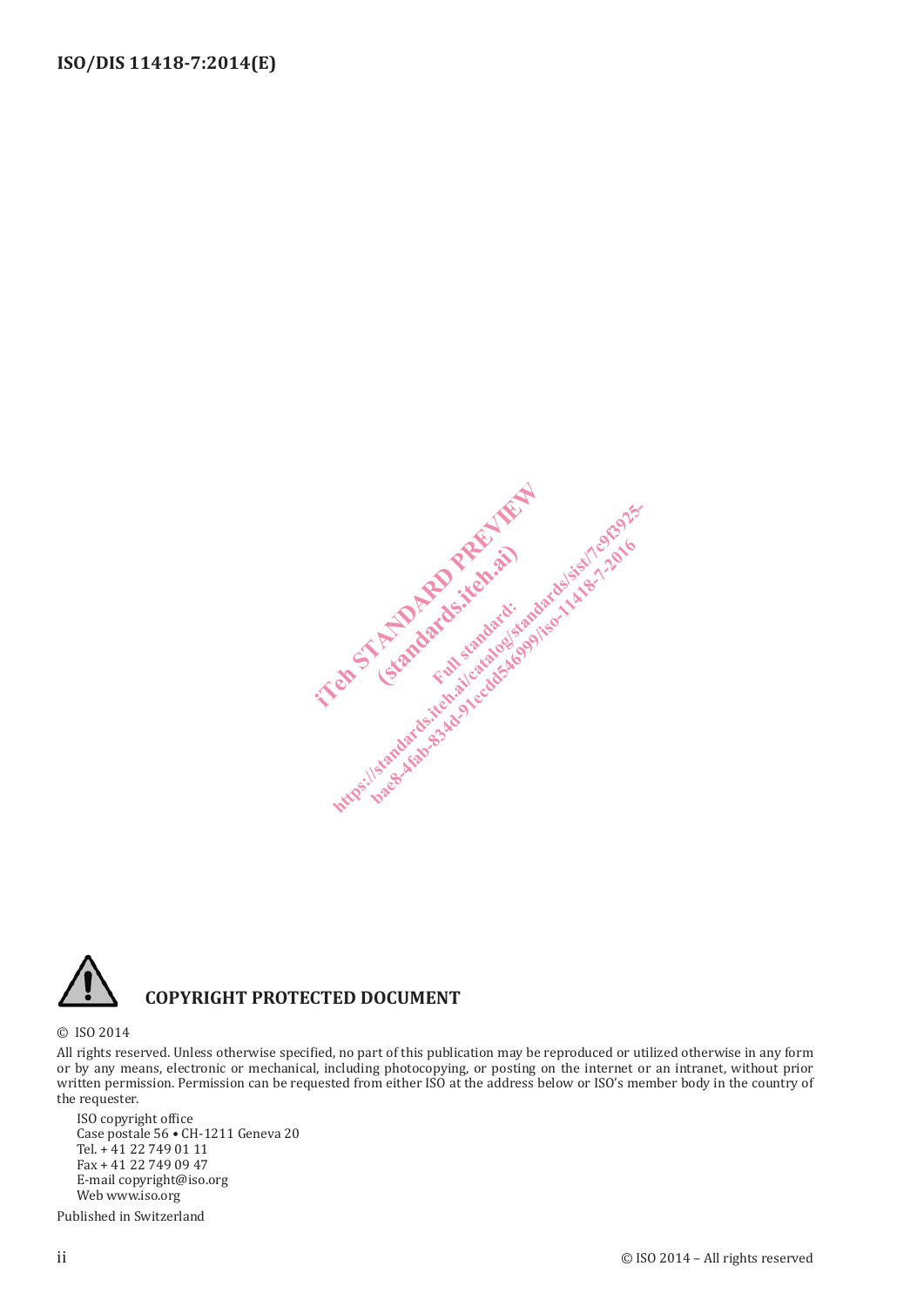Page

# **Contents**

|                | Foreword                                                                                                                                                                                                                      |  |
|----------------|-------------------------------------------------------------------------------------------------------------------------------------------------------------------------------------------------------------------------------|--|
|                |                                                                                                                                                                                                                               |  |
| $\mathbf{1}$   |                                                                                                                                                                                                                               |  |
| $\overline{2}$ |                                                                                                                                                                                                                               |  |
| 3              | Dimensions and designation <b>Executive Contract 2</b><br>3.1<br>3.2                                                                                                                                                          |  |
| 4              |                                                                                                                                                                                                                               |  |
| 5              |                                                                                                                                                                                                                               |  |
| 6              | 6.1<br>6.2<br>6.3                                                                                                                                                                                                             |  |
| 7              |                                                                                                                                                                                                                               |  |
| 8              | Backaging Marking and the Marking of the Marking of the Marking of the Marking and the Marking of the Marking of the Marking of the Marking of the Marking of the Marking of the Marking of the Marking of the Marking of the |  |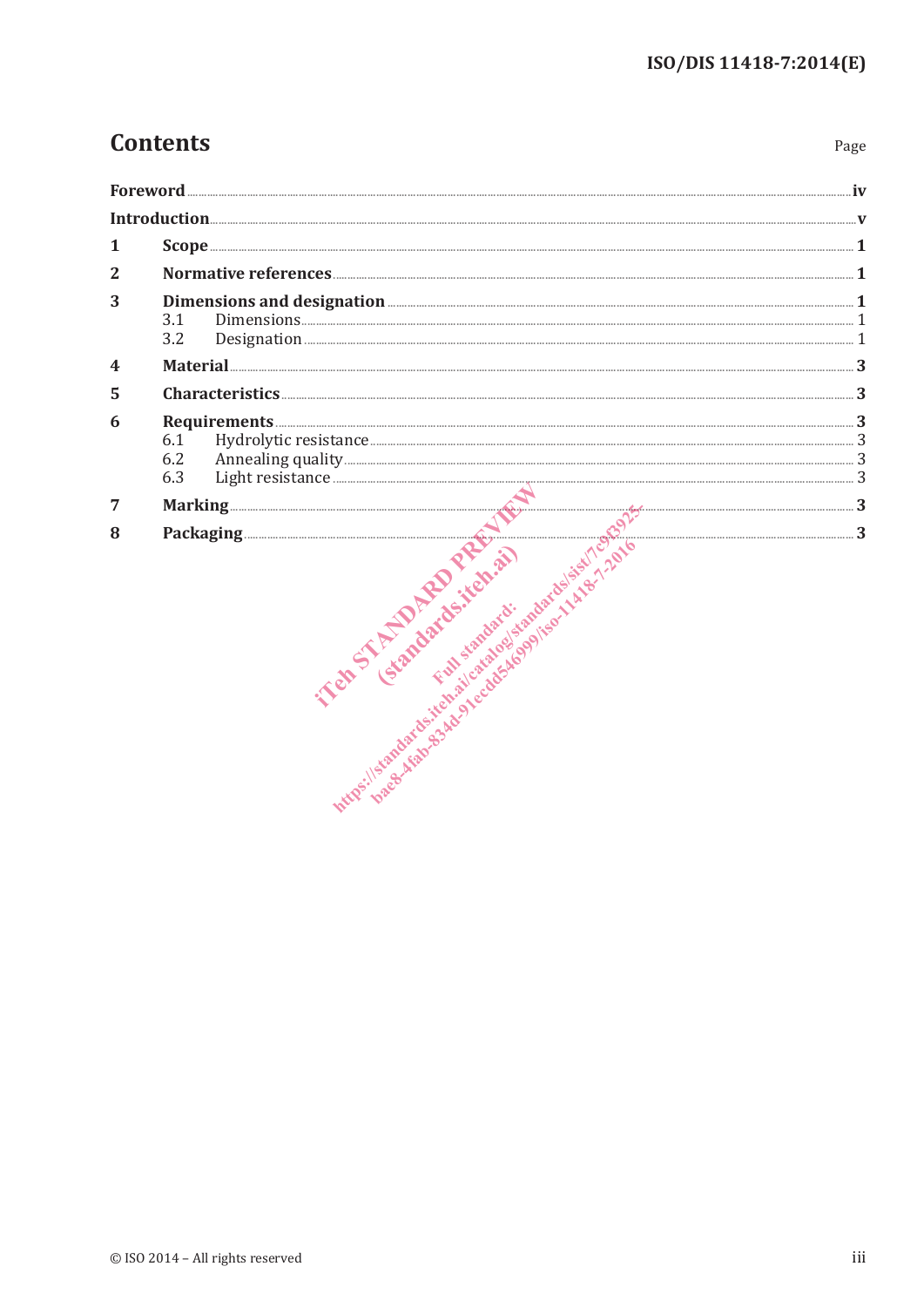## **Foreword**

ISO (the International Organization for Standardization) is a worldwide federation of national standards bodies (ISO member bodies). The work of preparing International Standards is normally carried out through ISO technical committees. Each member body interested in a subject for which a technical committee has been established has the right to be represented on that committee. International organizations, governmental and non-governmental, in liaison with ISO, also take part in the work. ISO collaborates closely with the International Electrotechnical Commission (IEC) on all matters of electrotechnical standardization.

International Standards are drafted in accordance with the rules given in the ISO/IEC Directives, Part 2.

The main task of technical committees is to prepare International Standards. Draft International Standards adopted by the technical committees are circulated to the member bodies for voting. Publication as an International Standard requires approval by at least 75 % of the member bodies casting a vote.

Attention is drawn to the possibility that some of the elements of this document may be the subject of patent rights. ISO shall not be held responsible for identifying any or all such patent rights.

ISO 11418-7 was prepared by Technical Committee ISO/TC 76, *Transfusion, infusion and injection, and blood processing equipment for medical and pharmaceutical use*. ind and pharmaceutical use.<br>I replaces the first edition (ISO, the price of the first edition (ISO, the price of the price of the price of the part of the part of the general title

This second edition cancels and replaces the first edition (ISO 114118-7:1998) that has been technically revised by es the first edition

- amending the mass of screw-neck vials in Table 1, and
- editorially revising this standard.

ISO 11418 consists of the following parts, under the general title *Containers and accessories for pharmaceutical preparations*: cal Committee ISO/TC26, Transfusion, infused<br>if and pharmaceutical use.<br>eplaces the first edition (ISO, 11418-7:<br>c vials in Table 1 and axis in the second 148-2<br>standards the general title Container<br>examples the second int

- *Part 1: Drop-dispensing glass bottles*
- *Part 2: Screw-neck glass bottles for syrups*
- *Part 3: Screw-neck glass bottles (veral) for solid and liquid dosage forms*
- *Part 4: Tablet glass bottles*
- *Part 5: Dropper assemblies*
- *Part 7: Screw-neck vials made of glass tubing for liquid dosage forms*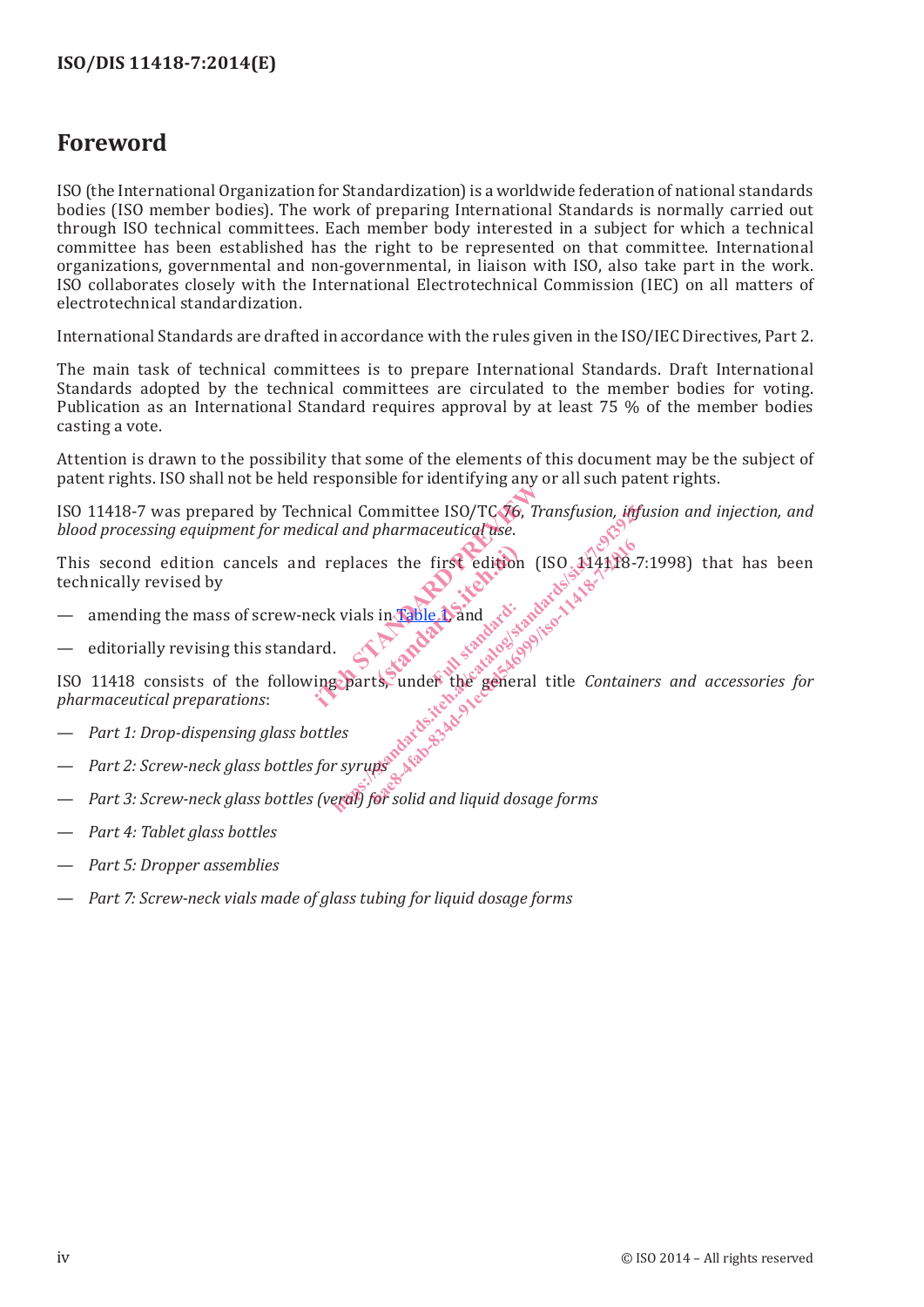## **ISO/DIS 11418-7:2014(E)**

## **Introduction**

The purpose of this part of ISO 11418 is to specify the dimensions, capacities, form and requirements of screw-neck vials made from tubular glass intended for medical use. Vials made from glass tubing are considered to be suitable for the packaging and storage of pharmaceutical preparations until they are administered for medicinal purposes. Such vials may be made of different types of glass which can affect chemical resistance properties. For example, those made from borosilicate glass will have a very high level of chemical resistance where others made from soda-lime-silica glass will have a lower but adequate chemical resistance for the purposes for which they are intended.

Because vials may be made from different types of glass and because it is the chemical behaviour of the internal surface which is important when they are filled with pharmaceutical preparations, it is essential to specify the test procedures by which the performance can be measured.

in Standard Preview of the Mail of the Main College of the Main College of the Main College of the Main College of the Main College of the Main College of the Main College of the Main College of the Main College of the Mai (Standards.iteh.as) https://standards.iteh.ai/catalogg/sistem.catalogg/sist/2016/5/3016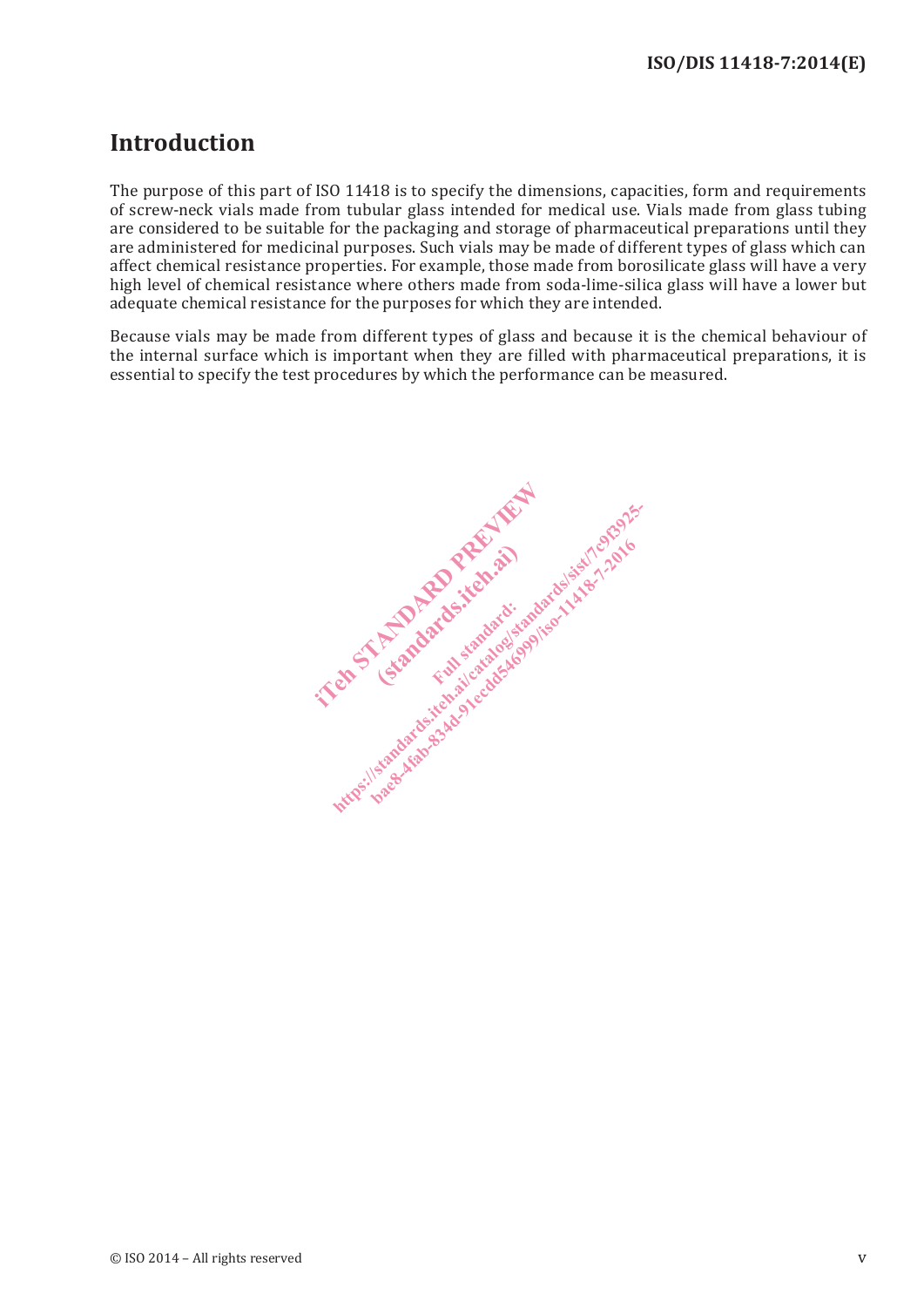IT IS TO BOOK OF THE REAL OF CONSTRAINING A STRAIN OF THE REAL OF THE REAL OF THE REAL OF THE REAL OF THE REAL OF THE REAL OF THE REAL OF THE REAL OF THE REAL OF THE REAL OF THE REAL OF THE REAL OF THE REAL OF THE REAL OF Tem of A Property is an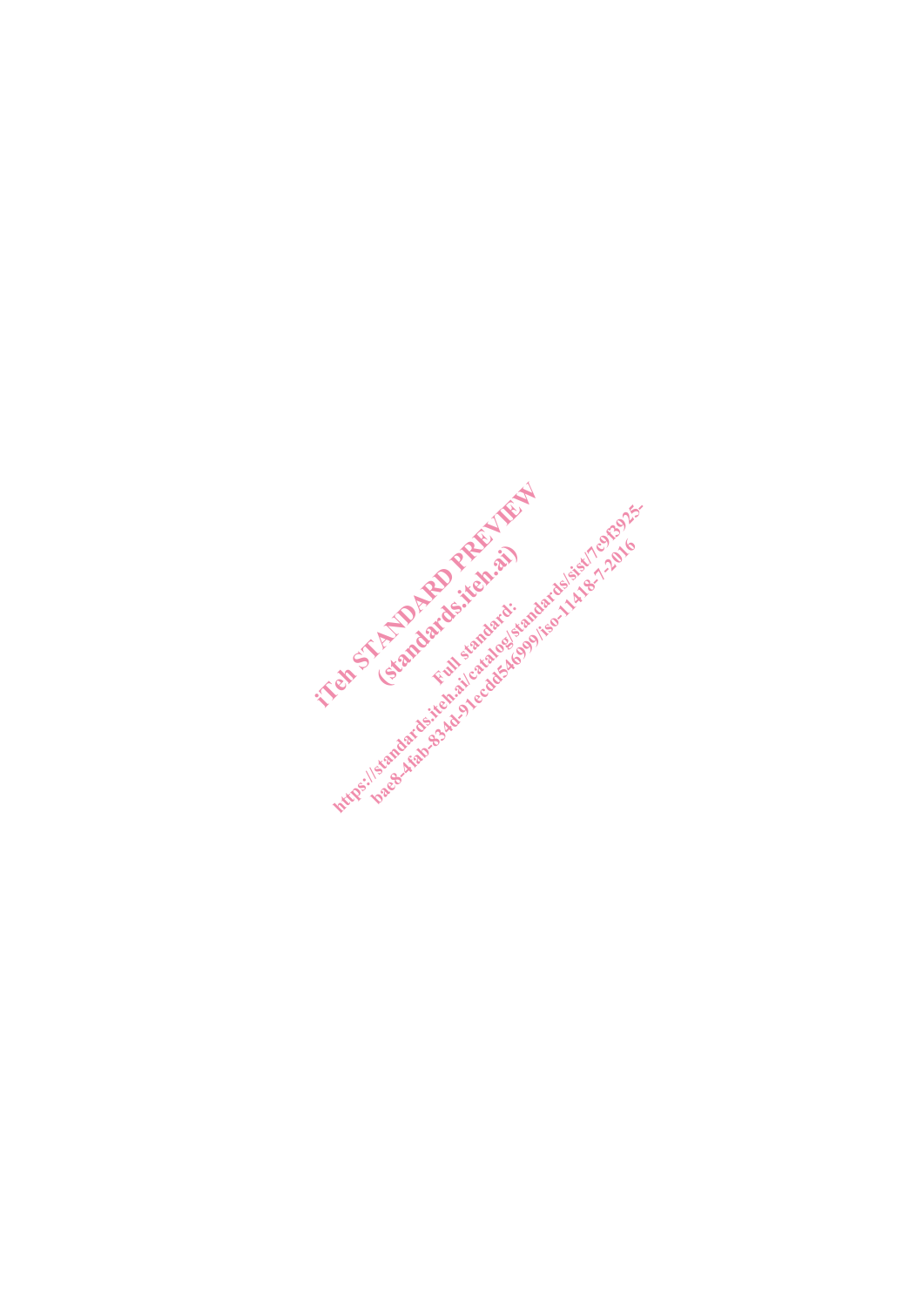## **Containers and accessories for pharmaceutical preparations —**

## Part 7: **Screw-neck vials made of glass tubing for liquid dosage forms**

## **1 Scope**

This part of ISO 11418 specifies the design, dimensions, material and requirements of screw-neck vials for pharmaceutical preparations. Screw-neck vials are applicable to primary packs used in direct contact with a drug.

This part of ISO 11418 applies to colourless or amber glass vials made from borosilicate or soda-limesilica glass, made from glass tubing and intended to be used in the packaging, storage or transportation of pharmaceutical products.

NOTE The potency, purity, stability and safety of a drug during its manufacture and storage can be strongly affected by the nature and performance of the primary pack.

### **2 Normative references**

The following documents, in whole or in part, are normatively referenced in this document and are indispensable for its application. For dated references, only the edition cited applies. For undated references, the latest edition of the referenced document (including any amendments) applies. is tubing and intended to be used in the stability and safety of a drug during if formance of the primary pack. Ful start of the primary pack. tability and safety of a drug during its manufact<br>mance of the primary pack!<br>S<br>S<br>whole or in part, are mormalively reference<br>ion. For dated references, only the edition<br>of the referenced document (including any are<br>tic re be of the primary pack!<br>
a of the primary pack!<br>
a of the primary pack!<br>
a of the primary pack!<br>
a of the primary sisted to the program at ively reference of document (including any sistance of glass grains at 98 °C — Me<br>

ISO 719:1985, *Glass — Hydrolytic resistance of glass grains at 98 °C — Method of test and classification*

ISO 720:1985, *Glass — Hydrolytic resistance of glass grains at 121 °C — Method of test and classification*

ISO 4802-1:2010, *Glassware — Hydrolytic resistance of the interior surfaces of glass containers — Part 1: Determination by titration method and classification*

ISO 4802-2:2010, *Glassware — Hydrolytic resistance of the interior surfaces of glass containers — Part 2: Determination by flame spectrometry and classification*

### **3 Dimensions and designation**

#### **3.1 Dimensions**

The dimensions of screw-neck vials shall be as shown in Figure 1 and as given in Table 1.

#### **3.2 Designation**

Screw-neck vials for pharmaceutical preparations in liquid form made of glass tubing shall be designated by a reference to this part of ISO 11418, followed by the letters Glt, for glass tubing, together with the nominal tubing size, followed by the colour of the glass, followed by the hydrolytic resistance class.

EXAMPLE A screw-neck vial for pharmaceutical preparations in liquid form, made of amber glass (br), glass tubing of nominal size 10, of hydrolytic resistance container class ISO 4802:— HC 1, in accordance with this part of ISO 11418 is designated as follows:

#### **Vial ISO 11418-7 – Glt 10 – br – 1**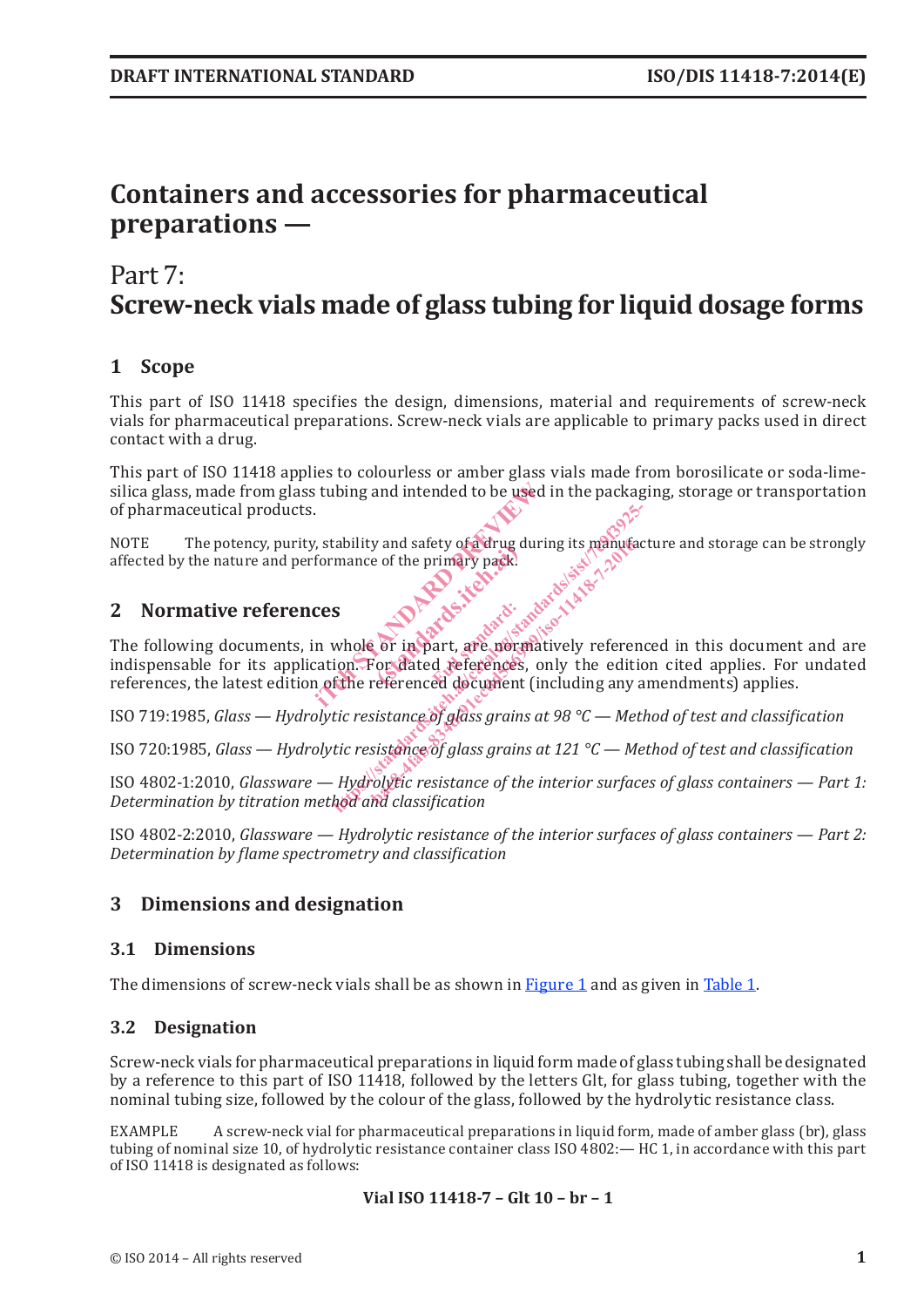Dimensions in millimetres







- $d_5$  = Diameter of the flank
- *b =* Width of the thread profile
- *c* = Depth of the thread profile
- *k =* 0,675 (constant for construction of the thread profile)
- *p =* Pitch
- <sup>a</sup> The neck finish shall be cylindrical and shall have the diameter  $d_2$  until the depth  $h_3$ . A form of a truncated cone is permitted if at the same time the following conditions are fulfilled:
	- the truncated cone has the height *h*<sub>3</sub>;
	- the admissible tolerances of  $d_2$  are retained;
	- the larger diameter is located at the bottle opening;
	- the larger diameter is maximum of  $0.3$  mm longer than the smaller one

#### **Figure 1 — Typical example of a screw-neck vial with a round thread (knuckle thread) with two complete threads**